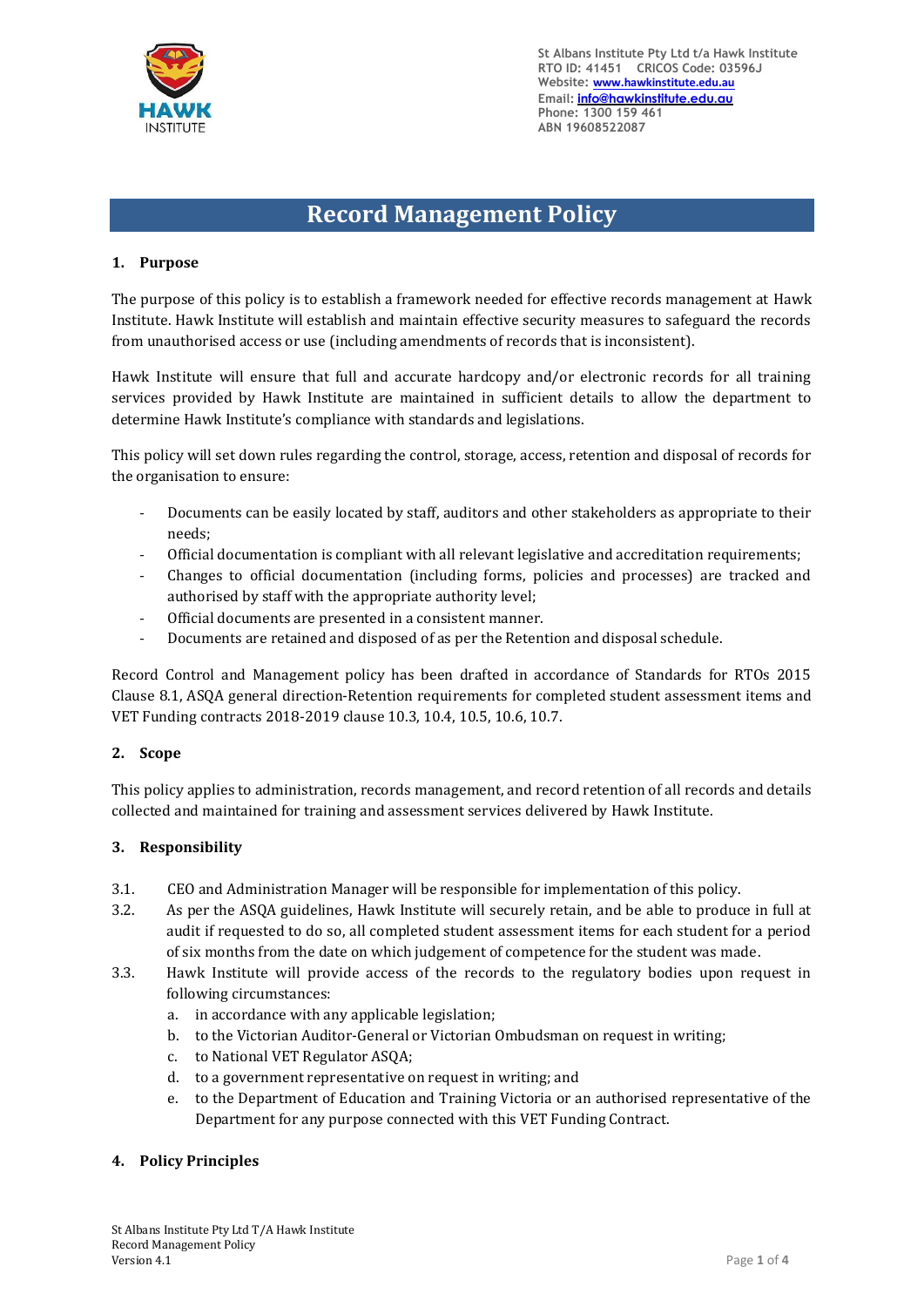

- 4.1. The principles underpinning this policy statement are:
	- Ease of access to stored documents;
	- Consistency in quality, format, presentation and organisation;
	- Compliance with legislative requirements

# **5. Procedure**

## **5.1.Responsibility of Record Management**

- 5.1.1. CEO will ensure that all business related and finance records are maintained appropriately. This includes but is not limited to:
	- Annual and financial reports
	- Strategic Plans
	- Meeting minutes related to Hawk Institute's operations.
- 5.1.2. Administration Manager has responsibility for ensuring that all records relating to delivery of training and assessment services are maintained appropriately. This includes but is not limited to:
	- All records of delivery and assessment arrangements
	- Staff records
	- All required records to ensure compliance against the standards for registered training organisations 2015.
- 5.1.3. Student Administration has the responsibility for the storage, maintenance and archiving of all training and assessment records. This includes but not limited to:
	- Student records database
	- Records and evidence of training and assessment services.
	- All related administration paperwork and records relating to student enrolment, progress, and completion of any training and assessment services provided.

## **5.2. Storage of Documents**

The institute currently stores all the hard copy records of current students as well as other records at a secured space at Hawk Institute. The soft copy is stored in the students' management systems. All electronic records are kept on a secure server that is backed up regularly.

Hawk Institute will retain records in a manner that safeguards them against unauthorised access, fire, flood, termites or any other pests, and to ensures that copies of records can be produced if the originals are destroyed or inaccessible. Records may be kept in hard copy or electronic format.

- 5.3. **Retention of Student Training and resources and Assessments Instruments:** Hawk Institute will maintain master copies of all training resources and assessment instruments for all staff to access as required. These training resources and assessments instruments will be maintained for a period of one (1) year from the date the materials cease to be used within Hawk Institute.
- 5.4. **Retention of Students records and Assessments:** Hawk Institute will ensure that all records of training and assessments are securely maintained for the duration of the student's enrolment and a further 6 months after completion or cancelation of student enrolment. To ensure that records are maintained, Administrative department will take appropriate measures and retain the records as indicated in the schedule below:

## **Hard Copy Student files:**

• Currently enrolled students, these records includes but is not limited to: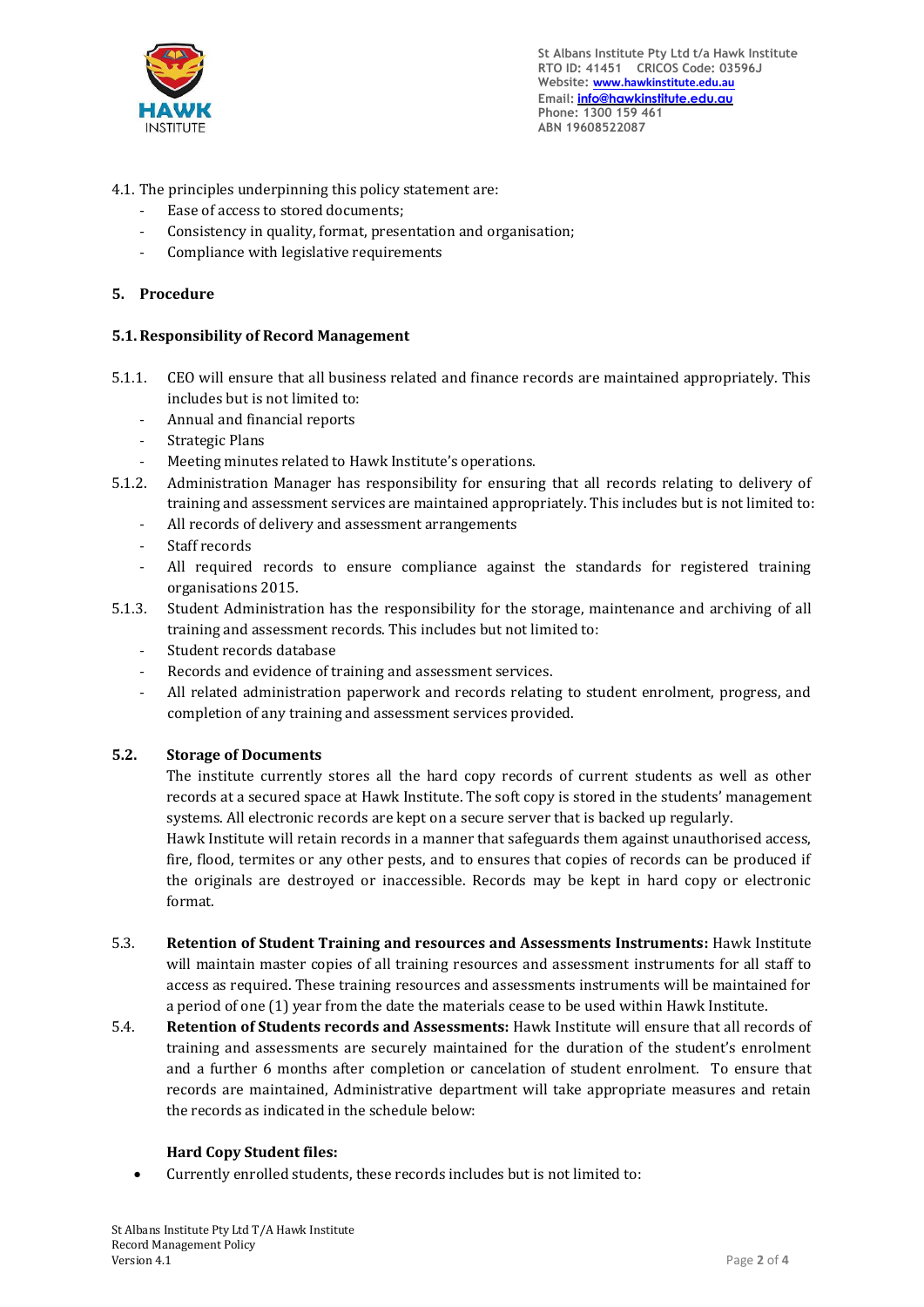

- Enrolment form
- The assessment schedule for each unit included in the enrolment (Training Plan)
- Pre training review (Including LLN testing, and any CT/RPL applications)
- Completed/Cancelled students
- Hard Copy student files will be retained in full for a period of 6 months after the completion of training and assessment. These files will be archived when required or as per the procedures.
- Each individual student file includes the following:
- Enrolment form
- The assessment schedule for each unit included in the enrolment.
- Copy of all assessment's tasks, including tests, assignments, role plays, projects etc. for all units undertaken in the course (all assessments must be marked).
- A copy of the assessment outcome record sheet for each unit.
- A copy of the statement of Attainment or qualifications issued.

**Note:** A certification register will be maintained which will have all the records of students. It is to be noted that issuing, recording certificates will be maintained as per issuance of Testamurs policy which also involve checking that Unique Student Identifier is not displayed on the Certificates.

#### **Electronic Records**

Full electronic student records (records indicating enrolment details, units of competency started and completed and the Qualification/ Statement of Attainment issued) for all students will be retained for a period of thirty (30) years. This will be maintained in a format that is able to be transferred to the ASQA as required.

## **Provision of student records to regulator**

Transfer of records will be consistent with contractual and legal requirements and the requirements of the National VET Regulator (Australian Skills Quality Authority- ASQA). This may include regular reporting of various data (i.e. Quality Indicators) relating to the training and assessment services provided by the RTO.

#### **5.5. Document Retention and Disposal**

#### **Student Records:**

All student records are stored securely at Hawk Institute premises.

The manner of disposal after retention period will be responsibility of student Administration. To ensure confidentiality, documents containing personal details or other sensitive information will be destroyed before disposal.

## **All other Documents**

The document retention for all other documents (like staff records) relating to Hawk Institute's operations, if not contractually or legally required, shall be Seven (7) years.

The manner of disposal after the retention period will be the responsibility of the CEO. To ensure confidentiality, documents containing personal details or other sensitive information will be destroyed before disposal. It is important to maintain confidentiality at all times.